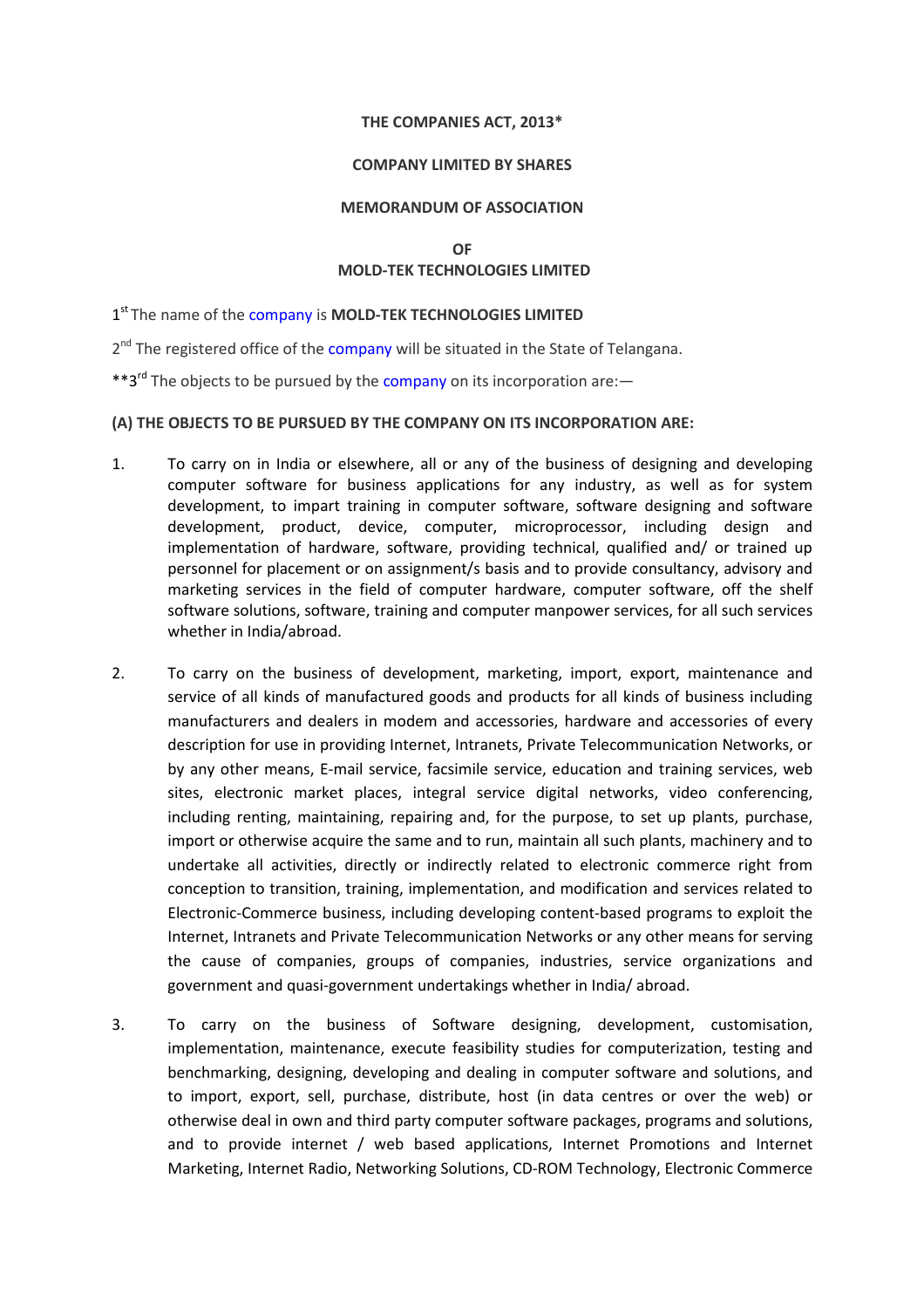related applications, Electronic Data Interchange, Enterprise Resource Planning and IT Resource Management services and solutions, provide or take up Information technology related assignments on sub-contracting basis, offering services on-site/ offsite or through development centres using owned /hired or third party infrastructure and equipments, providing recruitment and HR related services, providing and taking personnel / consultants/ human resources to / from other organizations, providing solutions/ Packages/ services through applications services provider mode via internet or otherwise, to undertake IT enabled services like call Centre Management, Medical and legal transcription, data processing, Back office processing, Accounting, HR and payroll processing, Insurance claims processing, credit card processing, loans and letters of credit processing, cheque processing, data warehousing and database management, to carry on the business of manufacturing, dealing and maintenance of computer hardware, computer systems and assemble data processors, program designs and to buy, sell or otherwise deal in such hardware and software packages and all types of tabulating machine, accounting machines, calculators, computerized telecommunication systems and network, their components, spare parts, equipments and devices and to carry on the business of establishing, running and managing institutions, school, and academics for imparting education in computer technology, offering equipments, solutions and services for Networking and network management, data centre management and in providing consultancy services in all above mentioned areas thereof whether in India/ abroad.

- 4. To develop, provide, undertake, design, import, export, distribute and deal in Systems and application software for microprocessor based information systems, off shore software development projects, internet service provider, and solutions in all areas of application including those in Emerging niche segments like Internet and Intranet website applications solutions software enterprise, resource planning, e-commerce, value added products and other business applications either for its own use for sale in India or for export outside India and to design and develop such systems and application software for and on behalf of manufacturers owners and users of computer, telecom, digital, electronic equipments in India or elsewhere in the world.
- 5. To manufacture, sell, export, import all kinds of electric & electronic components capable of being used in Electrical & mechanical and electronic Industries including Computers telecommunications to carry our software research and development, to design and develop system software, application software and any other software in India and abroad to start Integrated services Digital Local Network ( ISDLAN ) dial for data Centers technology parks, wide area network Internet, user net, cyber café services in India and abroad.
- 6. To carry on business of various types of technologies i.e., consultancy, advisory and vendor services in relation to human relations, personnel training, business systems and preventive risk management services, pre-employment screening and post-employment screening, criminal background checks, education checks, database shifts, previous employment checks, training, customer satisfaction, survey, customer retention programs, research and analysis, field data collection, asset verification and management, health checkups, drug screening, internal control management, anonymous reporting systems, workplace surveillance, internal and external audits, operational audits, process audits, financial audits, intellectual property rights, Investigative and detective services including fraud investigation, claims assistance and investigation for life, general, health insurance, third party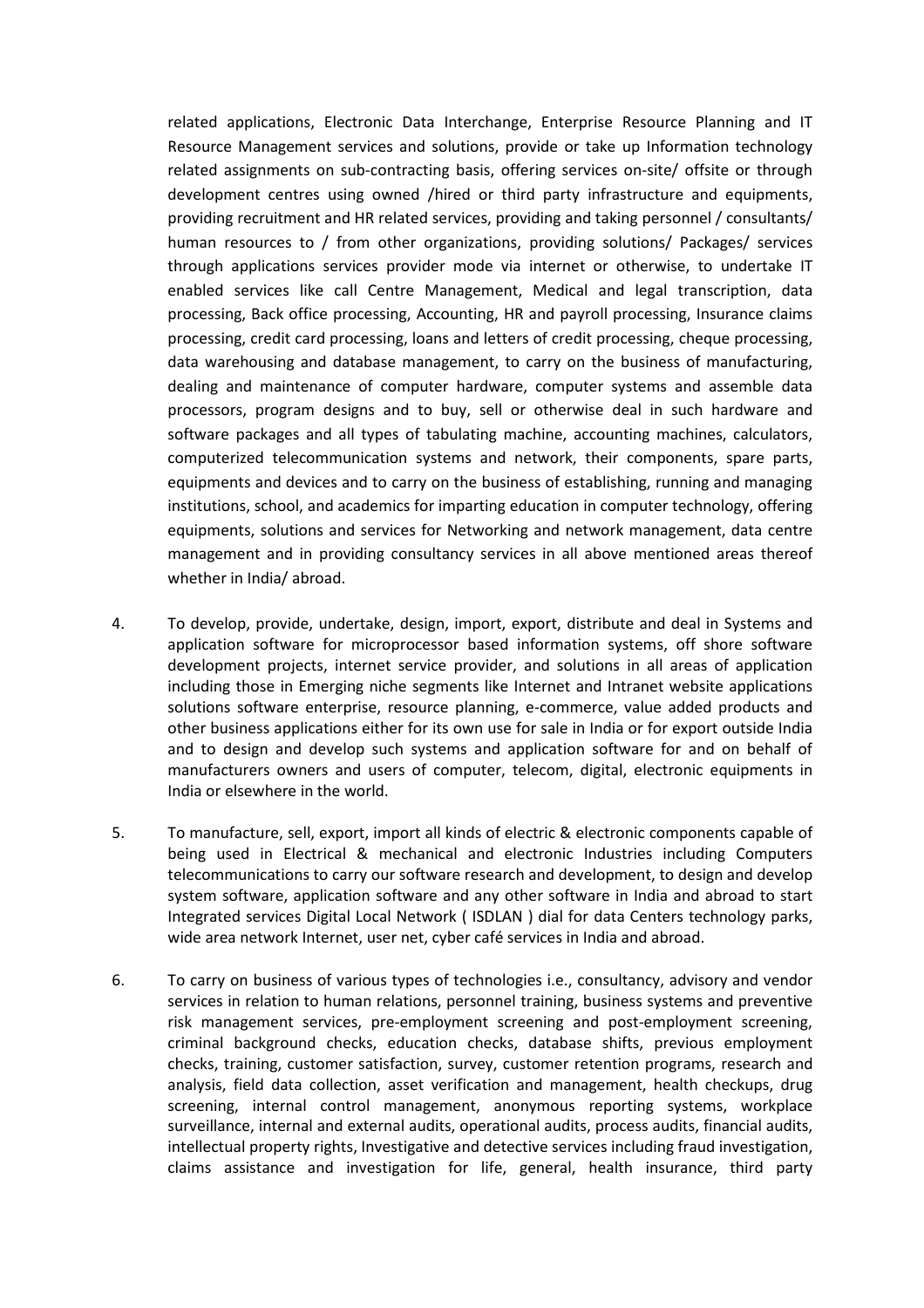administrators, health management organizations and such other insurance auxiliary and supportive fields

- 7. To carry on the business of developing, designing and maintenance of web-sites, Electronic Mails, Intranet solutions, Data Processing, Data Warehousing, Data Mining, Setting up communications solutions, man-power training, Strategic Change Management and Software development, system studies, management consultancy, techno-economic feasibility studies of projects, design and development of management information systems.
- 8. To initiate, undertake, carry on, engage in, promote, assist encourage, finance and conduct scientific and technical research, developments, experiments, investigations, inquiries, studies, projects, analysis, examinations, surveys and test of all kinds including, but not limited to those related to telecommunications, computers, electronic data processing equipments, software, hardware and programmers of all kinds and description and any equipments, parts, components, assemblies or sub-assemblies thereof whether in India/ abroad.
- 9. To conduct, sponsor or otherwise participate in training programmes, courses, seminar conferences in respect of any of the objects of the company and for spreading or imparting the knowledge and use of computers and computer programming languages including the publication of books, journals, bulletins, study / course materials, circulars and news-letters; and to undertake the business as agents, stockists, distributors, franchise holders or otherwise for trading or dealing in computer systems, peripherals, accessories, parts and computer consumables, continuous and non-continuous stationery, ribbons and other allied products and things and standard software packages.
- 10. To design, develop, manufacture, assemble, buy, sell, distribute, import, export, alter, remodel, lease, install, repair, service, provide consulting and otherwise to deal in all classes and types of telecommunication, computing and related apparatus, instruments, machinery, fixtures, devices, and contrivances and parts thereof including, but not limited to telecommunications electronic test and measurement equipments analytical equipments, data processing equipments, electronic calculators, equipments services, electrical and electronic components of every description and minicomputer and microcomputer products, mainframe and super computers, computer networking products and services, computer software, firmware and programmers, electronic and mechanical computer and their peripherals of every kind, equipments and terminals and workstations (including intelligent terminals), speech and other signal processing equipments and services, test equipments and parts, assemblies and sub-assemblies related to all of the above used in connection therewith, and to deal in all other machines, machinery, appliances apparatus devices, materials, substances, articles or things of a character similar or analogous to the foregoing or any of them or connected there with.
- 11. \*\*\* To acquire, buy, sell, resell, leasing, letting on, renting, or otherwise deal in any movable or immovable property which the Company may think fit favourable by way of investment or dealing in construction of buildings, including or otherwise designing and detailing of structures and related works. Thereby, dealing in lands and properties' development ,construction of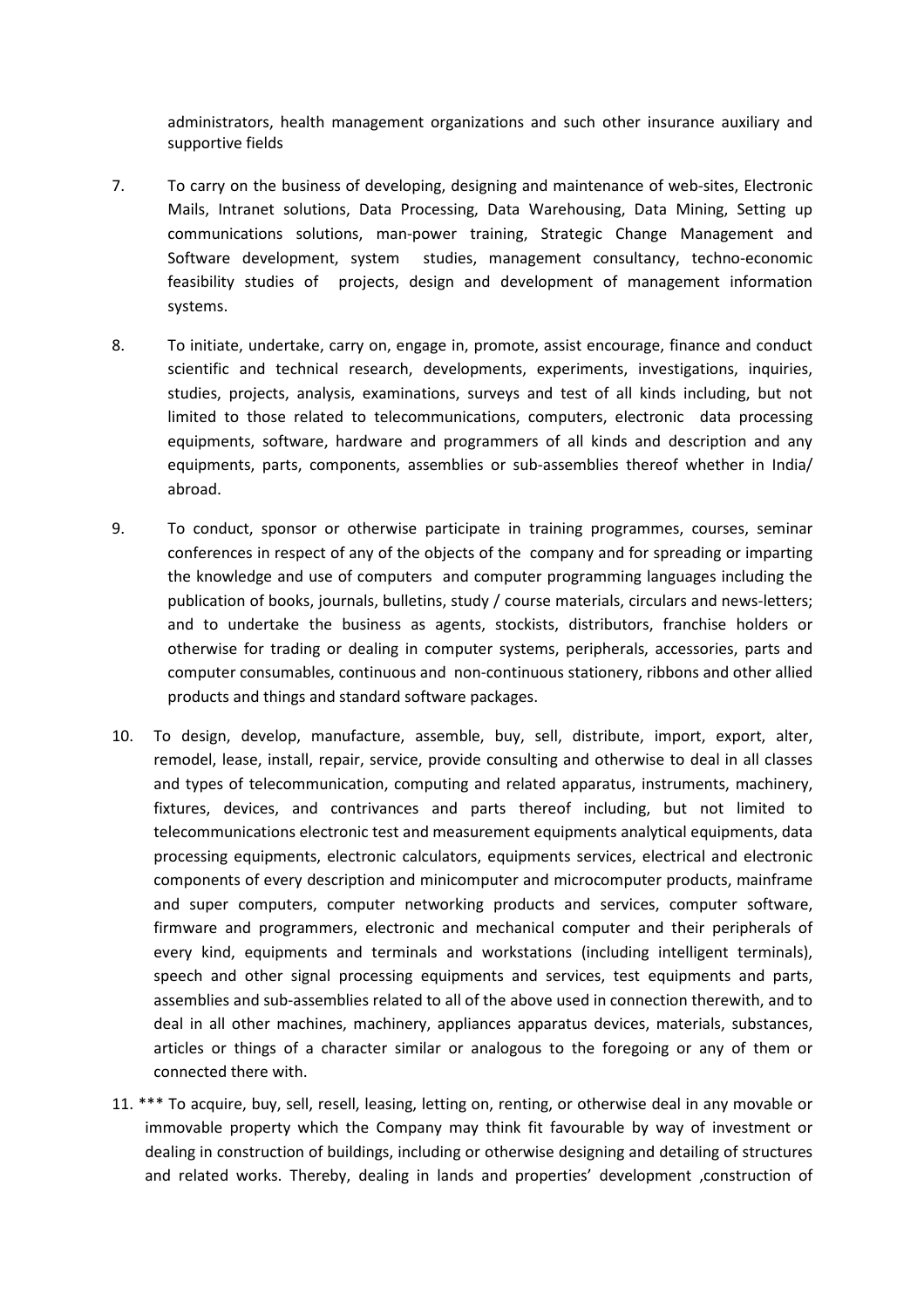offices, commercial/residential buildings, villas and flats, of any description , consolidating or subdividing properties, leasing or disposing of the same either through individually or through its subsidiary or indirectly or joint venture or with any other entity.

- 12. To manufacture activate carbon, filler acids, acids, cases, inorganic and organic chemicals, pharmaceuticals, agro-based and agro input items.
- 13. To manufacture, sell and deal in bakery products and other articles of food intended for human consumption and conducting a general bakery business and all other allied and inter dependent lines of business.
- 14. Manufacture and sell distilled water, steem, all kinds of soft drinks, extracts, colours, and flavours, vegetable oils, ghee, and the buying and selling of goods of a similar kind incidental to the merchandise to be manufacture by this Company.
- 15. To fabricate and sell food processing, pharmaceutical, chemical mechanical machinery and equipments and to engage in purchasing and selling of the above mentioned items either new or used.
- 16. To undertake, catch, or arrange, preserve export and import buy, sell and generally carryon the business in sea water foods, and other allied products.
- 17. To manufacture, buy, sell, export, import, or deal in different electrical and electronic goods gadgets, components, appliances, sub-assemblies of all varieties both industrial and domestic in nature.
- 18. To manufacture, fabricate, and assemble all packing media including tin cans, paper packings, card board boxes, bottles, and all other types of containers required for any of the business carried on by the Company in connection with advertising, marketing, export or distribution or for others.
- 19. To manufacture and to carry on the business of corrugated paper rolls, multiple ply corrugated card boards, corrugated card board containers rigid and flexible card board boxes, folding type carton paper boxes, paper bags, polythene and cellophane bags, plain and craped bituminised water proof papers, corrugated or embossed grease proof and glassine paper rolls, waxed papers, marble papers, and all other packing materials of every description and pattern with printing thereon.
- 20. To manufacture and to carry on the business of straw board, mill board, pulp board, food board, chone board, manila board, deluxe board, compressed board, hard board, fire board, leather board, polythene lined board and such other boards that may come into existence due to modern technological developments as are generally and specially used in packing industry.
- 21. To carry on the business of manufacturers of and dealers in Ice, Ice-creams and to build, manage, run or control give and take on lease ice creams factories.

# \*Modified in line with Companies Act, 2013 vide special resolution dated 30<sup>th</sup> September, 2021.

 \*\* Inserted Clause No 3(A) 1 to 10 in THE OBJECTS TO BE PURSUED BY THE COMPANY ON ITS INCORPORATION by replacing the existing Clause No III (A) 1 to 7 through passing special resolution by way of Postal Ballot on  $04^{th}$  October, 2013.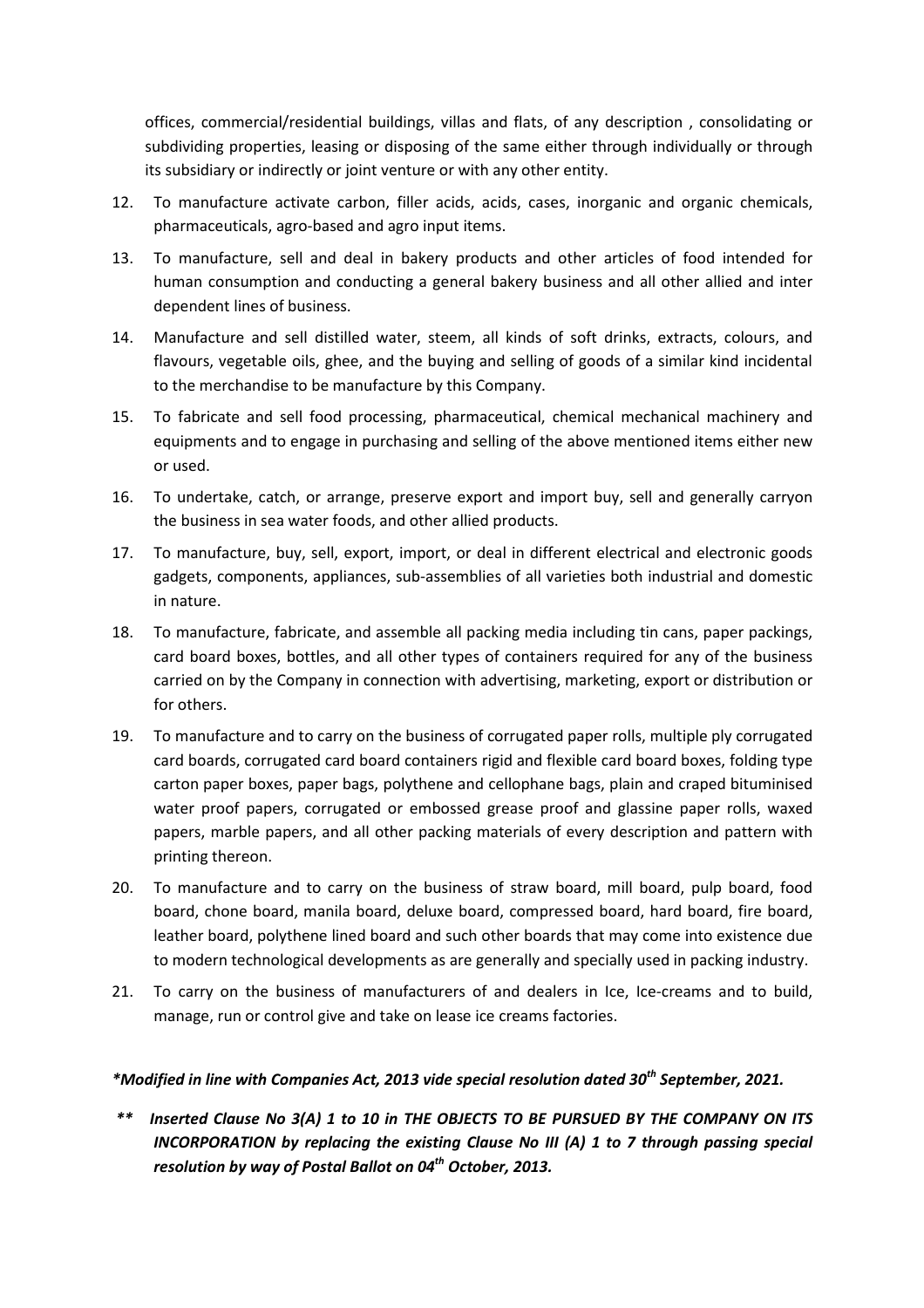\*\*\* Inserted the sub clause by modifying the existing sub clause 11 of III (C), after the sub clause 10 of 3(A) as "sub clause 11 of 3(A)".

 Deletion of existing "Clause III (C)" .Thereby, the sub clauses 1 to 10 of Clause III (C) are shifted to clause 3(A) after the sub clause 11 and renumbered as 12 to 21 respectively by passing special resolution through conducting Annual General Meeting via Audio-Visual Means on  $30<sup>th</sup>$  September, 2021.

(B) MATTERS WHICH ARE NECESSARY FOR FURTHERANCE OF THE OBJECTS SPECIFIED IN CLAUSE 3(A) ARE:—

- 1. To enter into partnership/joint ventures or to have any type of arrangements for sharing of profits, howsoever, with individuals, partnership firms, association of persons limited companies, whether private or public, corporations of any State or Central Government whether fully owned or partly owned or with similar groups outside India for carrying on the objects which the company is authorised.
- 2. To promote, acquire and establish companies, syndicates, or other suitable organisations for setting up or establishing any business mentioned above for achieving any of objects of the Company,
- 3. To maintain such service, repairs shops, workshops, laboratories, either on own or on hire for the plants machinery, implements, accessories, apparatus, tools, goods or things or its products,
- 4. To buy, sell, manufacture, rent, hire, lease, import, export, howsoever such machines, machine tools, jigs, moulds tools and dies, instruments, equipments and appliances, implements and all things capable or being used in connection with the business of the Company and to dispose of or deal with them howsoever as the company thinks fit in the interest of the Company.
- 5. To carry on import and export business in any or all types of goods, stuffs and things, moulds, dies, plants, machinery, equipments, tools, apparatus, raw materials and components, which the Company is authorised to manufacture or deal in.
- 6. To expend money in experimenting upon and testing and improving or securing any process or processes patent or patents, research or product developments or protecting any inventions which the Company may acquire or propose to acquire or deal with.
- 7. To apply for, purchase, or otherwise acquire and obtain and patent, invention, licences, permissions, trademarks, concessions, process and the like conferring any exclusive or limited right (either in point of time or otherwise) to use the same or any secret or other information as to any invention which may seem capable of being used for any purpose of the Company or the acquisition of which may seem calculated directly or indirectly to benefit the Company.
- 8. To establish, appoint, or employ such agencies, agents, distributors, and personnel in and outside India for dealing with the products of the Company out the objects of Company and to suitably remunerate for their services.
- 9. To payout of the funds of the Company all costs, charges, and expenses, of an incidental to the promotion, registration and establishment of the Company and to remunerate any person or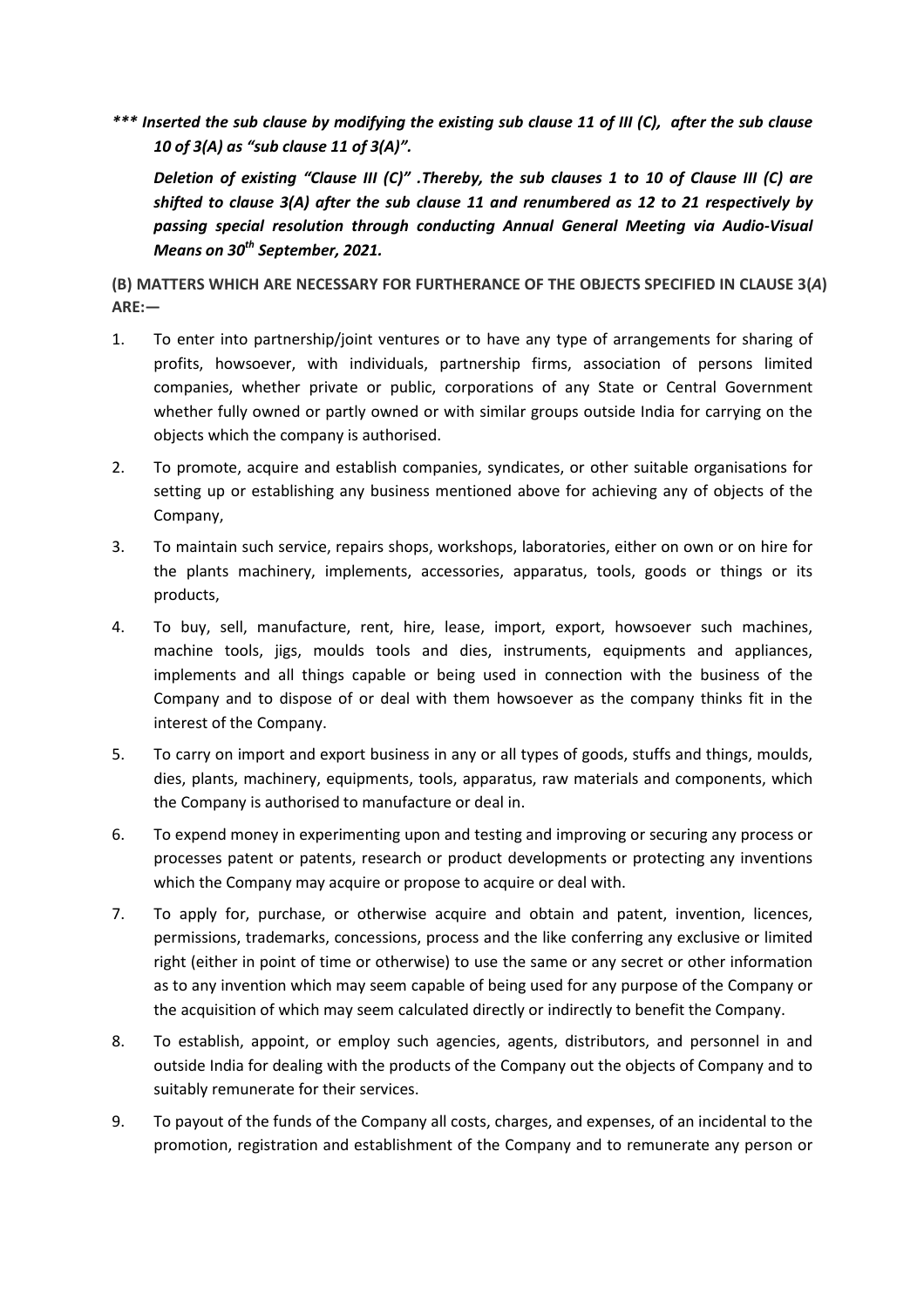persons for services rendered or to be rendered in introducing any property or business to the Company or to any other persons as the Company thinks fit.

- 10. To train or to pay for the training in India or abroad of any apprentice, technical or professional hand skilled or unskilled labour or any other persons either in the present or likely to be in the employment of or engaged or likely to be engaged in rendering any services to the Company, to its customers or associates, which training in the opinion of the Company is likely to benefit the Company in its day to day working, knowledge, management, administration, including research either in the field or in the laboratories.
- 11. To borrow monies required for the business of the Company subject to the provisions of Section 58A of the Companies Act, 1956, in the nature of secured or unsecured loans from the shareholders, directors of the Company or from any association of persons, partnership firms or public lending institutions of State or Central or from Banks whether national or scheduled Banks, or from any limited Company whether public or private or from similar personal outside India and to do such things and acts such as offering securities etc., for the purpose of borrowing as the Company think fit.
- 12. To draw, accept, make, endorse, discount promissory notes, hundies, bill of lading, bills of exchange, and other negotiable instruments connected with the business of the Company.
- 13. To lend separable funds to such persons and on such terms as may seem expedient and in particular to member of the staff, customers and others having dealings with the Company and to guarantee and or offer security performance of the contracts by any such persons not to do the business of banking within the meaning of Banking Regulation Act, 1949.
- 14. To pay or receive earnest money or security deposit for execution of any contract or for obtaining any contract for the Company.
- 15. To create any reserve fund, sinking fund, insurance fund or any other special fund whether for depreciation or for repairing, improving, extending or maintaining property of the company or for any other purpose conductive to the interest of the Company.
- 16. To purchase hire, construct, howsoever, such factories, metal, buildings, establishments, plant, machinery, implements, equipments and such other things and articles for the purpose of carrying on the business of the Company for which it is authorised.
- 17. To invest and deal with the monies of the Company not immediately required in any manner and in particular to accumulate funds or to acquire or take by subscription, purchase or otherwise howsoever or to hold shares or stock in or the security of any Company, association or undertaking in India and abroad.
- 18. Subject to the provisions of the Companies Act, 1956, to place to reserve or to distribute as bonus shares among the members or otherwise to apply as the Company may from time to time thinks fit any monies received by way of premium on shares, debentures issued at premium by the Company and money received in respect of dividends accrued on forfeited shares.
- 19. To give publicity to the production and the business of the Company by means of advertisement in press Radio, Television, pamphlets, advertisement reels, posters, purchase of circulars or exhibition of works of art and interest and by granting prizes and awards.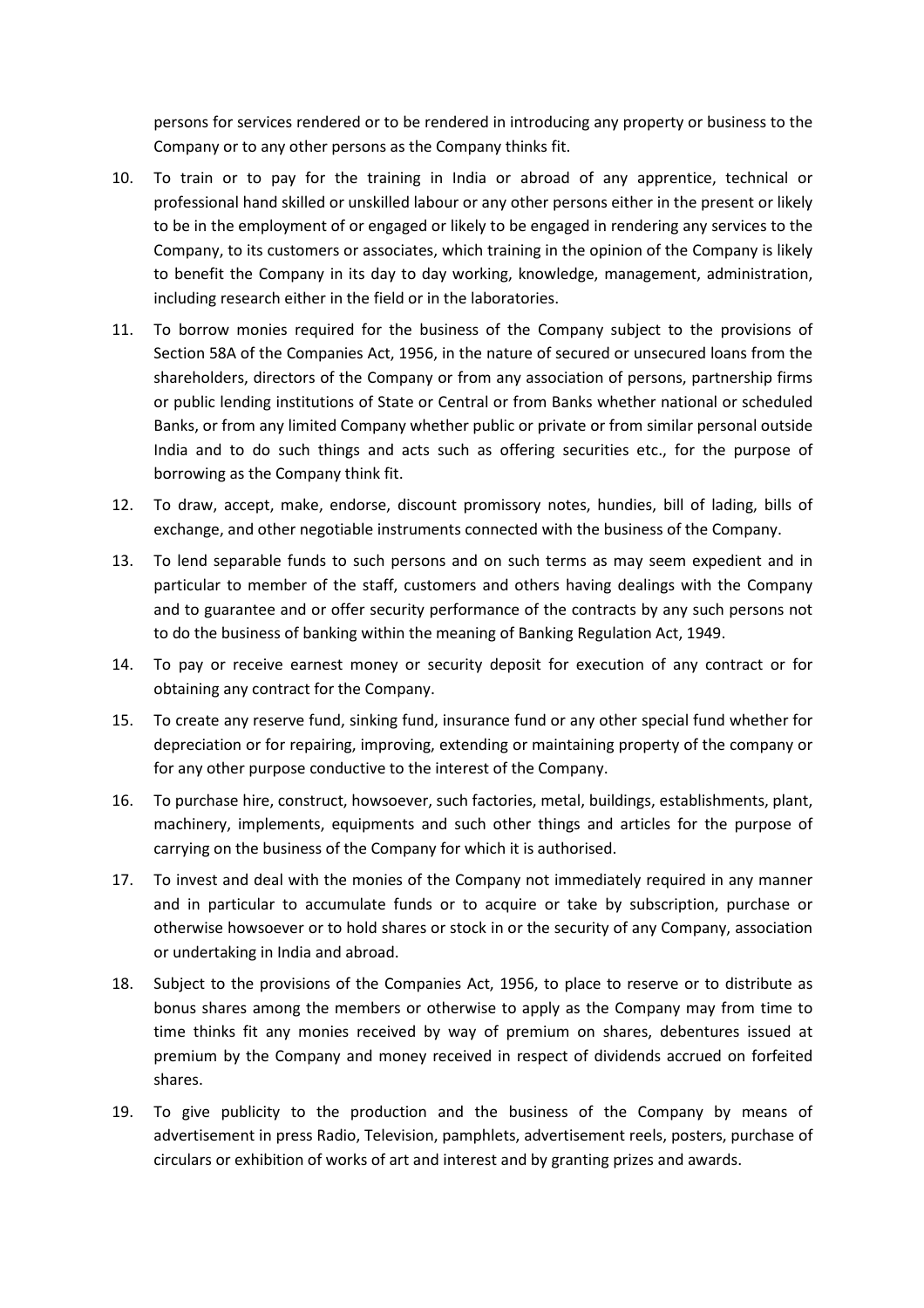- 20. To refer or agree to refer any claim or demand, dispute or any other question by or against the Company or in which the Company is interested or concerned and whether between the Company and member or members of his or their representatives or between the Company and their parties to arbitration in India and to observe and perform awards made thereon and to do all acts, deeds, matters and things necessary or expedient to carry out or enforce the awards.
- 21. Subject to the provisions of the Companies Act, 1956 to make donations or give subscriptions to charities, private or public trusts or societies or for other useful objects, and to establish and support or aid in the establishment and support of association, institutions or provident pension, loan or other funds for the benefit of the staff and employees or ex-employees of the Company and of their wives, widows, children and dependents and to contribute towards the premium on any insurance on the lives of any such staff or employees and grant pensions. gratuities or other financial assistances either temporary or permanents to any of such staff or employees and ex-employees or their wives, widows, children or dependents upon such terms and conditions as may be deemed expedient.
- 22. To produce the incorporation or other recognition of the Company in any country, state or place and to establish and to regulate agencies for purpose of the Company's business and to apply or join in applying to any parliament, Government, Local, municipal or other authorities and bodies of any foreign State for any Acts of parliament, laws, decrees, concessions, orders, rights or privileges that may seem conducive to the Company's interest.
- 23. To establish and run branches and offices for the Company's products outside India. in any part of the world and to get the same registered and recognised in accordance with the laws applicable to such offices and branches in the respective countries of establishment and to produce such subsidies and aids advantages as available in respect of the establishment of the same from the Government of India or any statutory body or anybody corporate or Government or any country or State in and outside India.
- 24. To secure patents trademarks, of the apparatus and appliances manufactured' by the Company and to allow use of them on Royalty basis or otherwise in any State, or states in India or countries of the world and to produce on Royalty basis or otherwise for manufacture of apparatus, appliances and gadgets for the beneficial use and storage and utilisation of materials as enumerated herein before.
- 25. To amalgamate with any Company /Companies having objects altogether same different or in part similar to those of this Company.
- 26. To collaborate with Indian and foreign firms, Companies or persons for establishment of manufacturing, supplying and distributing activities as enumerated herein above and acquire, receive and to take on loan technical know-how, technicians, machineries and plants to other states In India and other countries of the world and to enter into barter agreements for the same In exchange for any other commodity or products or skills or machineries as permitted by the laws of the respective countries from time to time.
- 27. To acquire and hold shares In any other company and to pay for any properties, rights or privileges acquired by this Company either in cash or by shares of this Company, or partly In cash or otherwise and to give shares or stocks of this company In exchange for shares or stocks of any other Company.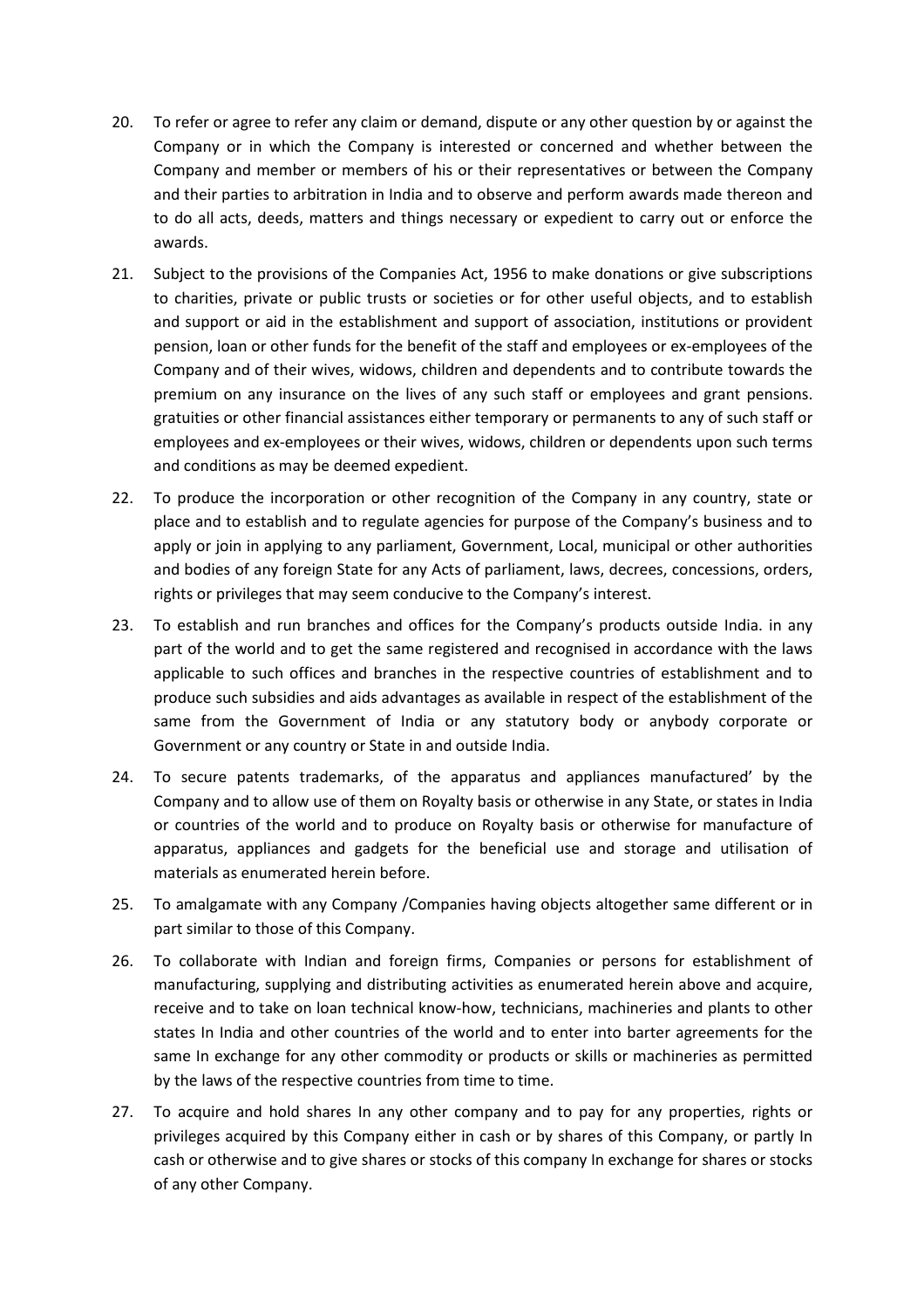- 28. To fabricate/purchase and sell use all types of packing materials like drums, Jags, cartoons etc., required to carry on the business of the Company.
- 29. To do all such other things as are incidental to or conductive to the attainment of the above main objects or any of them or which may conveniently be carried on and done in connection there with or which may be calculated directly or indirectly to preserve or enhance the value of or render profitable or marketable any business or property of the Company.
- 30. To carry on or any of the business of printers, stationers, lithographer paper and ink manufacturers and dealers in or manufacturers of any other articles or things of character similar or analogous to the foregoing or any of them or connected therewith.
- 31. Subjects to provisions of Companies Act, 1956 to indemnify members, officers, Directors, and servants of the Company or persons otherwise concerned with the Company against the proceedings, costs, damages, claims and demands in respect of anything done or ordered to be done by them for and in the interests of the Company or for any damages or losses or misfortune whatever which shall happen in the execution of the duties of their office freedom of contract and or in relation thereto.

4<sup>th</sup> The liability of the member(s) is limited and this liability is limited to the amount unpaid, if any, on the shares held by them.

5<sup>th</sup> The **Authorised Share Capital** of the Company is RS.13,00,00,000 (Rupees Thirteen Crores only) shall be divided into 6,50,00,000 (Six Crores Fifty lakhs only) Equity Shares of Rs.10/- (Rupees Ten only) each with rights, privileges and conditions attached thereto as are provided by the Articles of Association of the Company for the time being with power to Increase or reclassify or alter the capital of the company and to divide/consolidate the shares in the capital for the time being into several classes and face values and to attach thereto respectively such preferential, cumulative, convertible, guarantee, qualified or other special rights, privileges, conditions or restrictions, as may be determined by or in accordance with the Articles of Association of the Company for the time being and to vary, modify or abrogate any such right, privilege or condition or restriction in such manner as may for the time being be permitted by the Articles of Association of the Company and legislative provisions for the time being in force.

\*Clause V has been substituted due to sub-division of equity share from face value of Rs. 10/- to Rs.2/- pursuant to the resolution passed by the members of the company in the Extra-ordinary General Meeting held on 03.02.2016.

6<sup>th</sup> We, the several persons, whose names and addresses are subscribed, are desirous of being formed into a company in pursuance of this memorandum of association, and we respectively agree to take the number of shares in the capital of the company set against our respective names:—

| No. | Names, addresses, description and | No. of shares | Name, description and |
|-----|-----------------------------------|---------------|-----------------------|
|     | occupation of subscribers         | taken by each | address of witness    |
|     |                                   | subscriber    |                       |